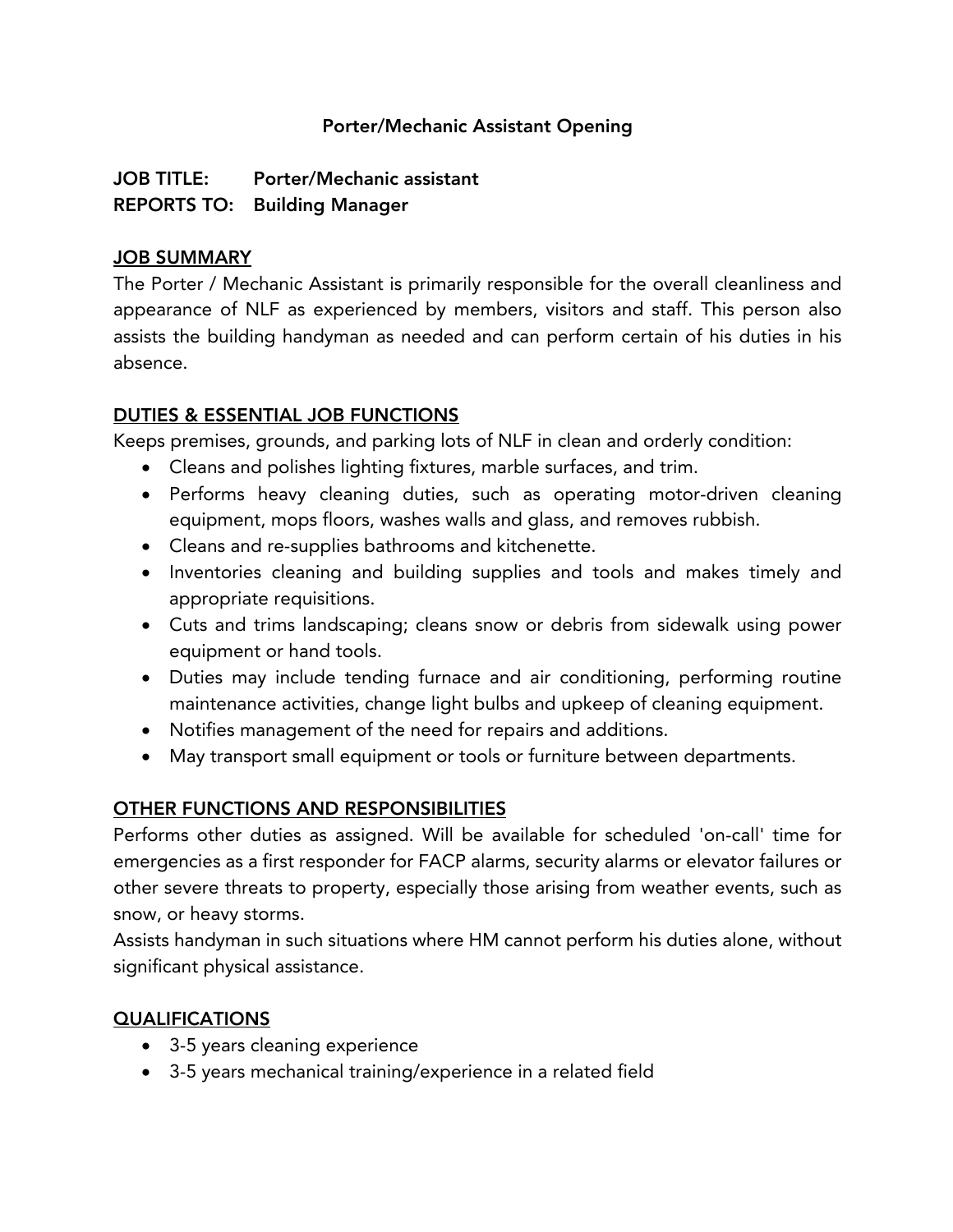#### REQUIRED

- Must have minimum HS diploma or GED
- Must be able to communicate fluently in spoken and written English
- Must be able to work independently and keep clear and accurate records.
- Must have reliable transportation and ability to be reached by NLF by phone or two-way radio.

## REQUIRED LICENSES/CERTIFICATIONS

May be required to pass and keep active NYC DOB 4-hr Scaffold User Certification May be required to pass and keep active certificate of fitness for supervision of Fire Alarm systems and other related systems

## PHYSICAL REQUIREMENTS/WORK ENVIRONMENT

The physical demands and work environment described here are representative of those that must be met by an employee to successfully perform the essential functions of the job. Reasonable accommodations may be made to enable individuals with disabilities to perform the essential functions.

| PHYSICAL REQUIREMENTS AND WORK ENVIRONMENT                                        |                           |                                  |   |                  |              |                           |   |   |   |   |          |  |
|-----------------------------------------------------------------------------------|---------------------------|----------------------------------|---|------------------|--------------|---------------------------|---|---|---|---|----------|--|
| 1. Check the frequency and number of hours a day the worker is required to do the |                           |                                  |   |                  |              |                           |   |   |   |   |          |  |
| following specific types of activities:                                           |                           |                                  |   |                  |              |                           |   |   |   |   |          |  |
| <b>ACTIVITY</b>                                                                   | <b>FREQUENCY</b>          |                                  |   | # OF HOURS A DAY |              |                           |   |   |   |   |          |  |
|                                                                                   |                           | <b>CONTINUOUS   INTERMITTENT</b> | 1 | $\overline{2}$   | 3            | 4                         | 5 | 6 | 7 | 8 | 8        |  |
|                                                                                   |                           |                                  |   |                  |              |                           |   |   |   |   | $\,{}^+$ |  |
| a. Sitting                                                                        |                           |                                  |   |                  |              |                           |   |   |   |   |          |  |
| b. Walking                                                                        | $\boldsymbol{\mathsf{x}}$ |                                  |   |                  |              |                           |   |   |   |   |          |  |
| c. Standing                                                                       | $\boldsymbol{\mathsf{x}}$ |                                  |   |                  |              |                           |   |   |   |   |          |  |
| d. Bending                                                                        |                           |                                  |   |                  |              | X                         |   |   |   |   |          |  |
| e.                                                                                |                           |                                  |   |                  |              | X                         |   |   |   |   |          |  |
| Squatting                                                                         |                           |                                  |   |                  |              |                           |   |   |   |   |          |  |
| f. Climbing                                                                       |                           |                                  |   |                  | $\mathsf{x}$ |                           |   |   |   |   |          |  |
| g. Kneeling                                                                       |                           |                                  |   |                  |              | X                         |   |   |   |   |          |  |
| h. Twisting                                                                       |                           |                                  |   |                  |              | $\boldsymbol{\mathsf{x}}$ |   |   |   |   |          |  |
| i. Lifting                                                                        |                           |                                  |   |                  |              |                           |   | x |   |   |          |  |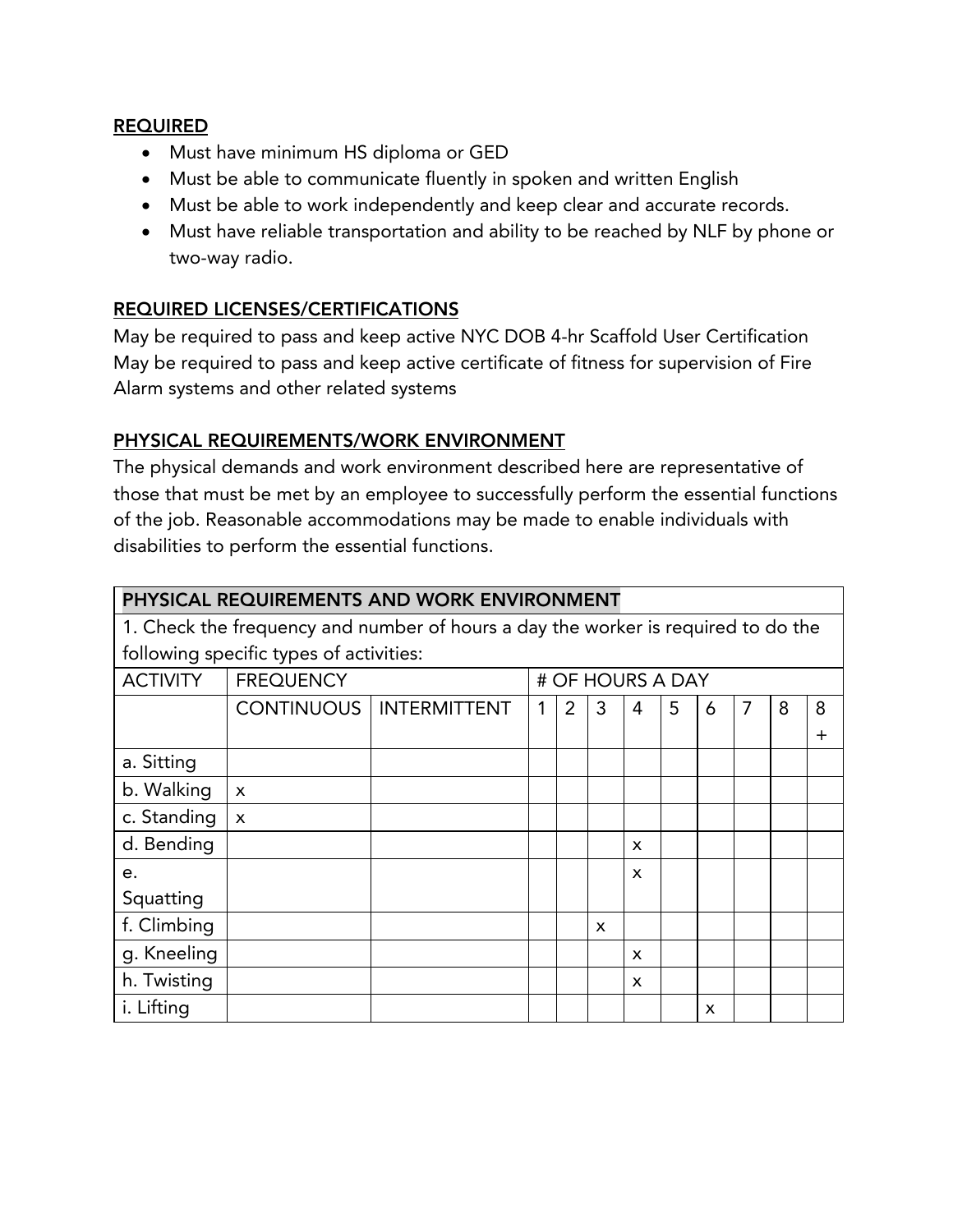|                                                                                    |                       | $\mathbf{v}$ | $\mathsf{X}^-$      |  |  |  |  |
|------------------------------------------------------------------------------------|-----------------------|--------------|---------------------|--|--|--|--|
| <b>LIFTING</b>                                                                     |                       |              |                     |  |  |  |  |
|                                                                                    | 0-10 kgs. 10-15 kgss. | 15-30 kgs.   | Over 30 kgs.        |  |  |  |  |
|                                                                                    |                       |              |                     |  |  |  |  |
| 2a. HAND MANIPULATION REQUIRED? __ x__ Yes (If yes, complete a, b, c, d, e)        |                       |              |                     |  |  |  |  |
| <b>No</b>                                                                          |                       |              |                     |  |  |  |  |
| 2b. Repetitive hand movements? __x__Yes<br>No                                      |                       |              |                     |  |  |  |  |
| 2c. Simple Grasping?                                                               | Right Hand_____       |              | Left Hand_____      |  |  |  |  |
|                                                                                    | $Yes x_N$ No $\qquad$ |              | $Yes_ x_$ No $_ x_$ |  |  |  |  |
|                                                                                    |                       |              |                     |  |  |  |  |
| 2d. Power Grasping?                                                                | Right Hand_____       |              | Left Hand_____      |  |  |  |  |
|                                                                                    | $Yes_x$ No _______    |              | $Yes_ x_ No_$       |  |  |  |  |
|                                                                                    |                       |              |                     |  |  |  |  |
| 2e. Pushing Pulling?                                                               | Right Hand_____       |              | Left Hand_____      |  |  |  |  |
|                                                                                    | $Yes_x$ No $\qquad$   |              | $Yes_x$ No          |  |  |  |  |
|                                                                                    |                       |              |                     |  |  |  |  |
| 2f. Fine manipulation:                                                             | Right Hand_____       |              | Left Hand           |  |  |  |  |
|                                                                                    | Yes x No              |              | Yes x No            |  |  |  |  |
|                                                                                    |                       |              |                     |  |  |  |  |
|                                                                                    |                       |              |                     |  |  |  |  |
| 3. (a) Does the job require worker to reach or work above the shoulder? ___ x__Yes |                       |              |                     |  |  |  |  |
| ____No ______Frequency                                                             |                       |              |                     |  |  |  |  |
| (b) Reaching at or below shoulder level? _x__Yes _____No _____Frequency            |                       |              |                     |  |  |  |  |
| (ONCE IN A WHILE)                                                                  |                       |              |                     |  |  |  |  |
|                                                                                    |                       |              |                     |  |  |  |  |

4. Does the job require use of his/her feet to operate foot controls or for repetitive movement? \_\_\_\_\_Yes \_\_\_x\_\_No

5. Are there special visual or auditory requirements? \_\_\_\_\_Yes \_\_x\_\_\_No Describe: Working with computer terminal

# WORK ENVIRONMENT:

| a. Does the employee work near moving mechanical parts; in high, precarious |       |
|-----------------------------------------------------------------------------|-------|
| places; and in outside weather conditions? _x_Yes ______No                  |       |
| b. Is the employee exposed to fumes or airborne particles? $\_\ x_$ Yes     | Mo No |